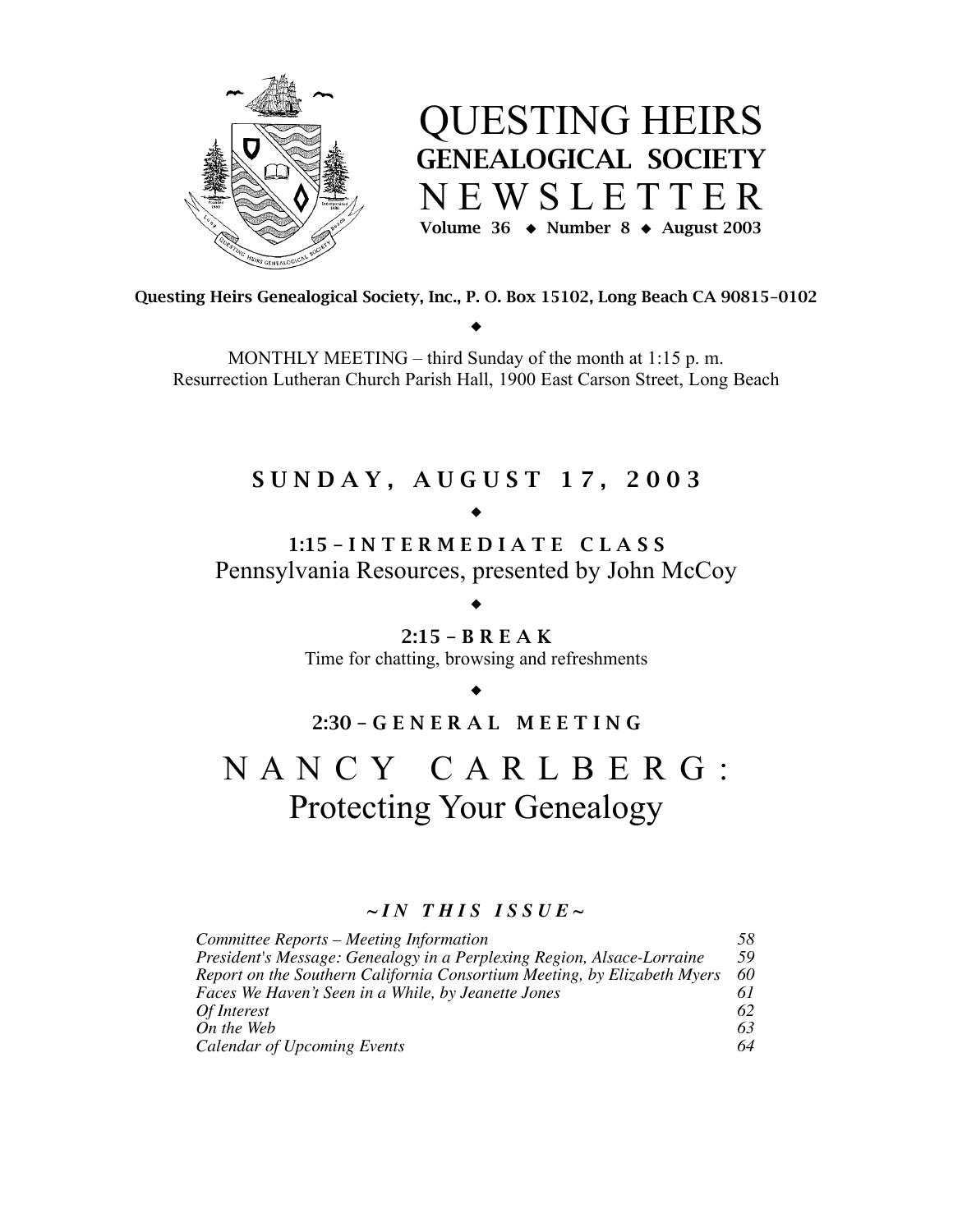## *~ M E M B E R S H I P R E P O R T ~* Jeanette (Marcus) JONES (562) 421-5610

JULY MEETING ATTENDANCE Members: 23 Guests: 3

RENEWALS

Yvonne F. Foster Individual to 9/04 Ruth B. Fowler Individual to 5/04

٠

## DUES ARE DUE SOON AT AUGUST OR SEPTEMBER MEETING OR BY MAIL

For most members yearly dues are due on September 1. Look on your newsletter mailing labels above your name. If it says 9/03 that means your renewal comes on September 1 for the coming year. See the back (blue) page of the newsletter for the rates. If it says a date before 9/03, please try to catch up and also renew for the coming year. If it says a date after 9/03 you are fine for now. However, we are going to try to put everyone on the same schedule so you will be receiving a notice soon on the amount you need to pay to get on the correct schedule. If you have any questions, please call me or see me at the August meeting.

٠

Be sure to see page 61 for a special report from Jeanette on some faces we haven't seen in a while.

*~ R E F R E S H M E N T S ~* Georgie (Peterson) LYONS (562) 432-4908

Thanks to our July Hosts: Our August Hosts: Kathryn (Finlay) Foord Aaron Day Hazele (Thresher) Johnson Richard Hoover Georgie (Peterson) Lyons Jeanette (Marcus) Jones Mary (Smith) White Mike Powers

٠

Plus a special thank you this month to two people who are always there for us: Marilyn (DeLonjay) Brasher, who brings the punch, and Hazele (Thresher) Johnson, who brings the lemon-flavored goodies.

## *~ F I N A N C I A L R E P O R T ~* David WERTS (562) 431-7790

#### JUNE 2003

| June Income*          | 0.27      |
|-----------------------|-----------|
| June Expenses         | 202.50    |
| Balance as of June 30 | \$1981.98 |

\* Not including \$41.60 receipts from June meeting, which were not turned in until after press time.

## *~ A U G U S T M E E T I N G ~*

## SPEAKER: NANCY CARLBERG

Nancy is a former librarian, author of numerous books, lecturer, and genealogy teacher throughout Los Angeles and Orange Counties. After five years as a hobby genealogist, she became a serious professional, and has now been working in the field for over twenty-five years.

She is also currently a cataloguer at the Los Angeles Family History Library in Santa Monica and President of the British Isles Family History Society. For several years she lead the Orange County Genealogical Society research trip to Salt Lake City and has traveled extensively doing research for herself and others throughout the United States, Great Britain and Europe. She is a specialist in Scandinavian Records.

## *~ P R E S I D E N T ' S M E S S A G E ~*

#### *[continued from page 59}*

citizenship. These records help to identify the villages associated with a particular surname. (The database, in French, is on the website <http://www.cdhf.net/fr/>, under the title "optants.") If you can pin down the ancestral village, and if you can teach yourself to read the unfamiliar script in French, German, and possibly Latin, expect to find some interesting stories. This was never a peaceful land, and the stories of its people mirror a tumultuous past.

-- John McCoy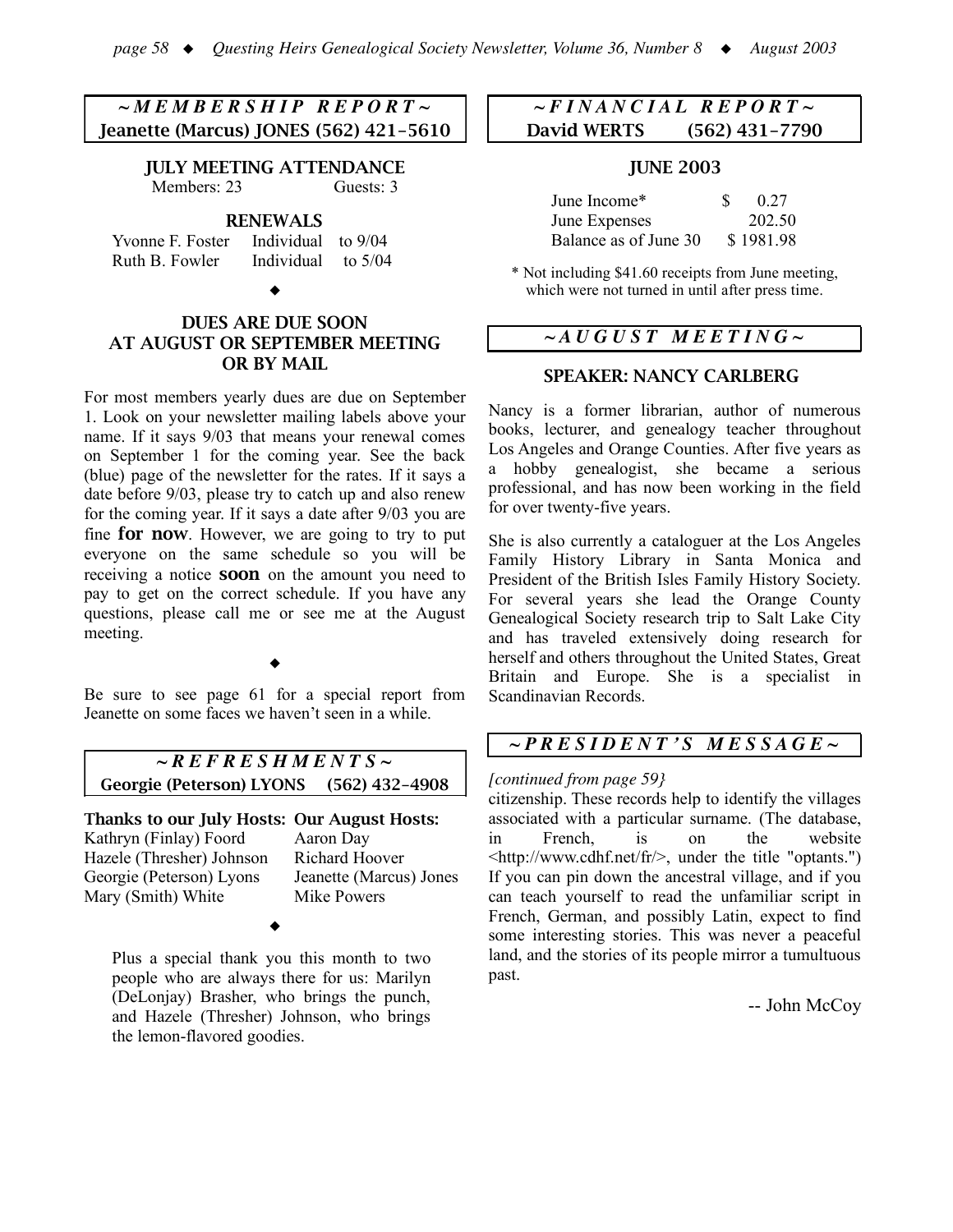## *~ P R E S I D E N T ' S M E S S A G E ~*

## Genealogy in a Perplexing Region, Alsace-Lorraine

*<i>I* have a theory: we leave our most perplexing ancestors until last. Research is easier when the facts are clear. One region well known for murky facts is called Alsace-Lorraine. Most of Alsace-Lorraine is in the easternmost corner of France, bordering Belgium, Luxembourg, Germany, and Switzerland. The place names in this area, and spilling into the neighboring countries, give hints of an older culture: many end in *viller*, *-willer*, or *-weiller*. The area that contains these places is approximated by a circle with a radius of sixty miles centered between Nancy and Strasbourg, an area about the size of Massachusetts. In genealogical terms, though, Alsace-Lorraine is huge. The Family History Library Catalogue identifies records from about six thousand separate villages within this circle. That's nearly ten times the number of towns and villages in Massachusetts! This fact is the first obstacle to finding your ancestors in Alsace-Lorraine.

How do you know if your German ancestor was from the Alsace-Lorraine region? One very significant clue is if the person's birthplace is listed on the census as France in one year, and German in another year. Another clue is that all the records say Germany except for the naturalization record, which says France!

Most people who left Alsace for America spoke a dialect of German, although the records were usually in French. As a result, many place names have a French and a German spelling, as do many surnames. People usually signed their names with a German spelling, assuming they knew how to spell! Many people did not, so the number of different spellings of place names and surnames is overwhelming. So, the second obstacle to genealogy is the confusion of language.

It started simply enough. After the death of Charlemagne, the Treaty of Verdun in 843 split Europe into three parts. The middle part, containing Alsace-Lorraine and other areas, went to Charlemagne's grandson Lothaire. But this kingdom in the middle seemed to get in everyone's way. Over the years, it was occupied by the house of Burgundy, the Hapsburgs, France, Germany, and again by France. The boundaries have changed repeatedly. Waves of various armies have trashed the place every few decades. Between the wars, waves of immigrants settled there, notably from Austria, Switzerland, and Germany. Those caught in the middle often felt the urge to relocate. They went wherever the living was easier, perhaps into Belgium or Luxembourg when those countries were neutral, or into France or Germany to escape an occupying army. By the late 1700s, significant numbers were leaving Europe for American shores, lured by relative peace, prosperity, and security.

With spellings uncertain, and absent a consolidated index that can lead you to your ancestral village, it is not surprising that our ancestors from Alsace-Lorraine are poorly known. Mine arrived in the late 1700s, and while I think the surname was probably spelled Bachofen, what I really need is his exact birthplace. One approach, almost too daunting to contemplate, is to study the French civil registration records (1792- 1872) to find the villages where the surname occurred after my ancestor left, then examine the earlier church records of those villages in hopes of finding his baptism. Even in the area most often called Alsace, there are at least a thousand villages to check. If your ancestor from Alsace arrived after 1820, you may have more success. Sometimes the place name is shown on the immigration passenger list. Often it is found in the records of the churches the immigrants attended in the U. S., though probably spelled wrong! Naturalization records usually contain the immigrant's signature, which is often different from the "official" name that appears in other American records.

Someday, research in Alsace-Lorraine may easier. There is still no general index to the surnames and the places they lived, but new sources are becoming available. One that caught my attention relates to the aftermath of the Franco-Prussian War of 1871. As part of the peace settlement (Germany won that round), petitions were accepted from people who wanted to leave Alsace-Lorraine and retain their French

*[continued on page 58]*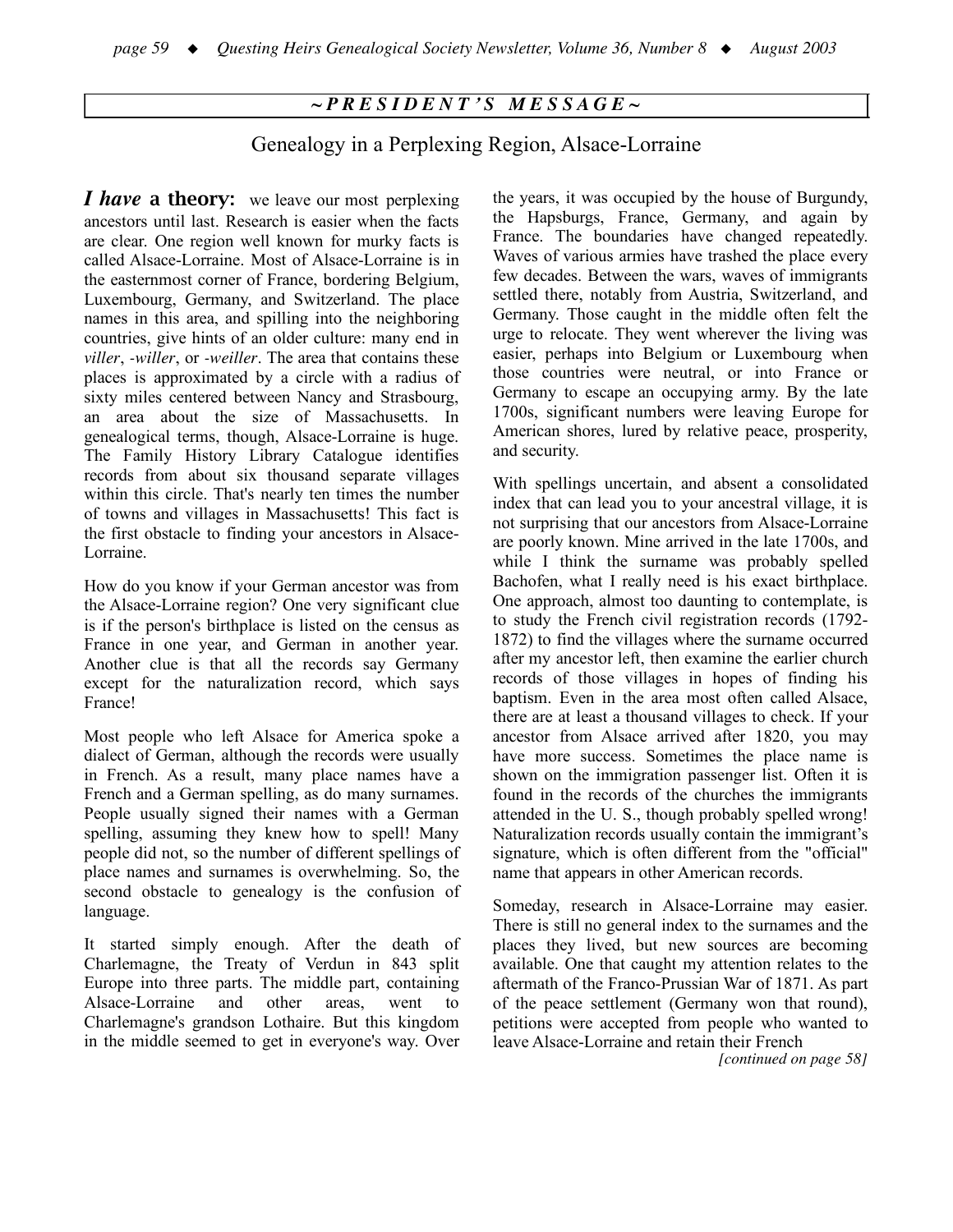## $\sim$ SOUTHERN CALIFORNIA CONSORTIUM MEETING $\sim$

| To:   | Questing Heirs Members and Friends     |
|-------|----------------------------------------|
| From: | Liz Stookesberry Myers                 |
| Re:   | Southern California Consortium Meeting |
|       | Sunday, July 27, 2003, 9 am to 4 pm    |

I represented Questing Heirs at the Consortium Meeting at the Southern California Genealogical Society Library in Burbank. The purpose of the meeting was to discuss the problems in running a genealogical society. There were fifty-four people representing eighteen societies.

Attendees were split up into groups and asked to discuss membership, volunteers, publications, major events, costs, library, meeting places, cooperation with historical societies, programs, and communication.

After listing what each group gathered, we were asked to pick three of the most important ones. The most important subjects with the most points were given and possible solutions were offered.

Declining membership has been noticed by all of the societies. Many do not have a full contingent of board members, and many are holding down responsibilities of more than one position. Many of the groups break a position into little pieces, so one person doesn't get overwhelmed. For example, Membership, a typist or computer member can maintain the membership list and updates of addresses and emails, another member sends out postcards for renewal notice reminders, and someone else greets people at the door.

Instead of telling the public about our society, we must think instead as marketing ourselves. What are our goals? Why should they attend our meetings? What other groups can we contact? Perhaps we need to contact scrapbooking groups, living history or antiquity-type groups. It was thought that genealogy members must connect with other like-minded organizations such as youth groups, cultural societies, and lineage societies. As many of these organizations have shared goals and we might gain members through those contacts. We need to sell outside of our society.

It was mentioned connecting with the schools and offering to help. In Huntington Beach,  $5<sup>th</sup>$  &  $6<sup>th</sup>$ 

graders are asked to do family group sheet on a Mayflower family. They visit the Huntington Beach City Library and take a tour of the Orange County Genealogical Library collection located on the ground floor. It was stressed that it must be visual, and seeing the census grabs their attention. The Ventura County Genealogical Society goes into the 2<sup>nd</sup> grade classroom and makes a chart of a fictional family. Have children go into senior facilities to take an oral history. Prepare some questions, like: "When you were a kid, where did you hang out?"

South Bay Cities participates in the Redondo Beach Health Fair by helping to fill out health history forms. The Orange Family History Center and Orange County Genealogical Society have a very popular booth at the Orange County Fair in Costa Mesa.

Adding value to being a member was discussed, rather than just being a longtime visitor. Some places give member discounts on their sale tables or to seminars. Often a door prize drawing is only for the members.

Lack of volunteers is in the critical stage. Take time to estimate how much time a task will take when looking for someone to fill a job. Points are awarded for volunteer time and the ones with over a certain number of points are awarded lunch with the president of the club. Recognition and appreciation of these hard workers should be extended. The Whittier Area Genealogy Society spotlights a volunteer of the year. In the newsletter a bio and picture of board members and volunteers are featured. Maintain a list of the jobs and give a member a choice of what they are interested in and willing to help.

Board liability insurance along with liability insurance for the books and facilities are becoming a major headache. Other costs include purchasing books, paying utilities, printing, and parking, among others. Getting grants for our societies was offered as an unused resource of revenue. Discussion was given as to how to go about it. Charlotte Bocage is going to look into that for us.

It was decided to update the list of speakers that the California Alliance published a couple of years back for all of Southern California.

*[continued on page 61]*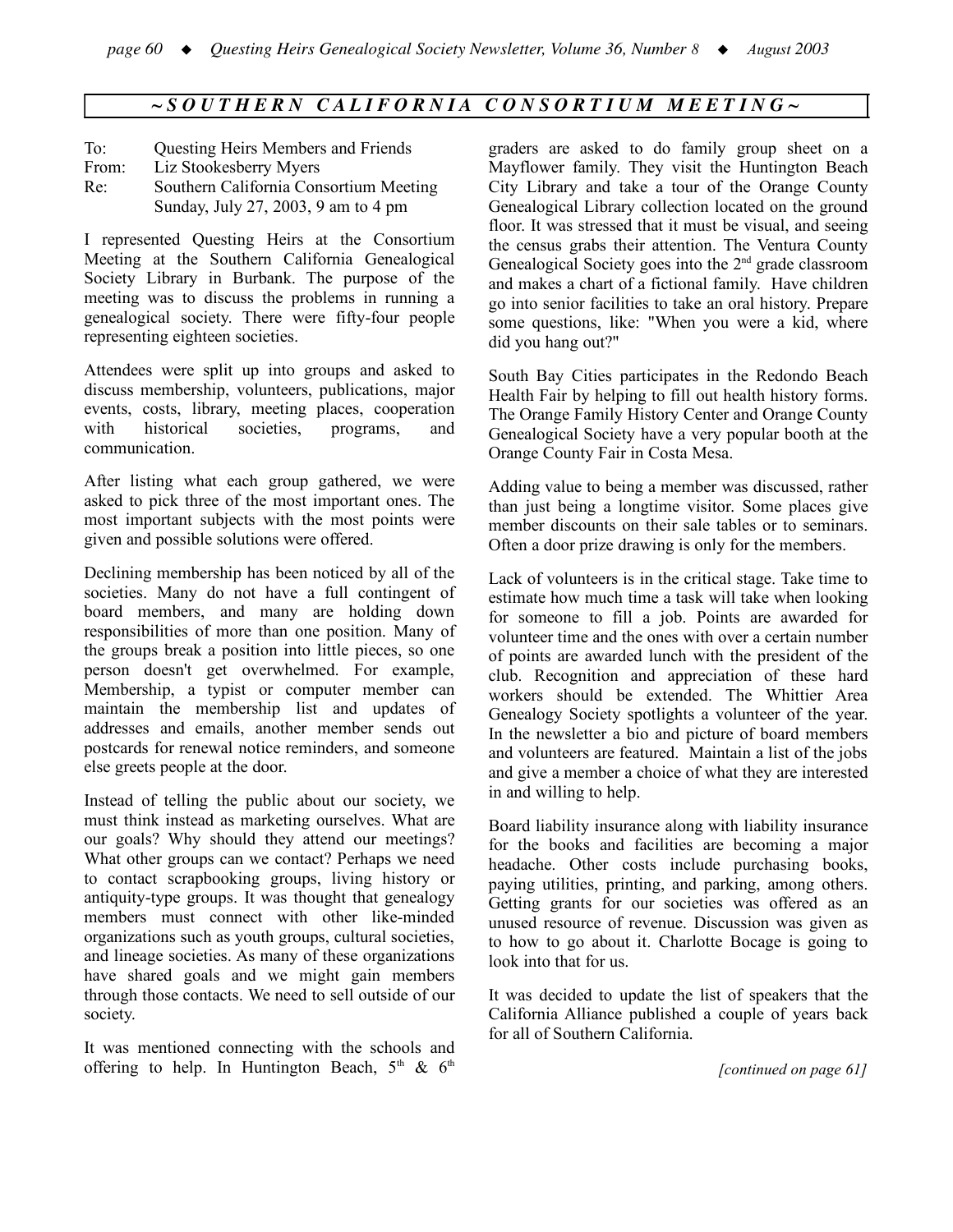$\sim$ FACES WE HAVEN'T SEEN IN A WHILE~ *a special report by Jeanette Jones, Membership Chair*

#### BETTY BELL FELDMAN

Betty Bell says she is doing better every day, and hopes to be back at work and back at Questing Heirs and teaching the beginning classes soon. She has had several health problems and hospitalizations, which have forced her to take a leave of absence from her job. However, in the time she has been ill and off work she has managed to put several years of our newsletters into a three-hole binder with gold lettering on the cover, which she will be bringing for us to leaf through and use for reference.

#### ٠

#### BETTY MARR

Betty Marr has suffered two mild strokes that have left her rather weak, but she is very alert and would enjoy hearing from her Questing Heirs friends. She is moving out of her apartment and will be living at Palmcrest House, 3501 Cedar Avenue #131, Long Beach, CA 90807-3875. Betty was our Newsletter Editor and our Membership Chairman for many years, and in the process of sorting and cleaning she returned several notebooks pertaining to Questing Heirs history to our storeroom/archives.

#### BARBARA BROWN and MAYBELLE LITTLE

We hear good news from them, except for the fact that they are so far away they are unable to attend our regular meetings. Barbara has moved to Port Hueneme and has joined the Ventura Genealogical Society, and Maybelle has moved to Simi Valley and joined the Conejo Valley Genealogical Society. They are still busily researching their ancestors and were in Salt Lake City last April for a "good research week." We hope to see them at a meeting soon when they are in Long Beach visiting their friends and relatives. They both are missing all their Questing Heirs friends.

#### ٠

## JANET TAYLOR

Janet says she fell several months ago and has been dealing with the result of those injuries. She is hoping to regain her mobility soon so she can resume her normal life and come back and be an active part of Questing Heirs. Janet is anxious to get back and resume her job as Publicity Chairman and hopes we are developing some ideas on some projects she can work at publicizing.

## *~ C O N S O R T I U M M E E T I N G ~*

#### *[continued from page 60]*

Communication between the different groups is needed and we are asked to exchange newsletters and sign up to the SOCAL mail list at RootsWeb. To subscribe, send an email to <SOCAL-L-request@rootsweb.com>, using "subscribe" as the message subject. If you would like to subscribe in digest mode, send your email to: <SOCAL-D-request@rootsweb.com> instead.

Later, a newsgroup for the consortium will be set up. It will include links to all the society web sites. It was further pointed out that we also need to contact the California Alliance with our activities.

The day ended with all of the attendees sharing what their groups are doing. Newspaper extracts, cemetery books, and directories are some of the activities mentioned.

It was an exhausting and exciting time to be together and find out that our society is not alone, that we all have some of the same concerns. This Consortium plans to meet again, and I look forward to learning and sharing more.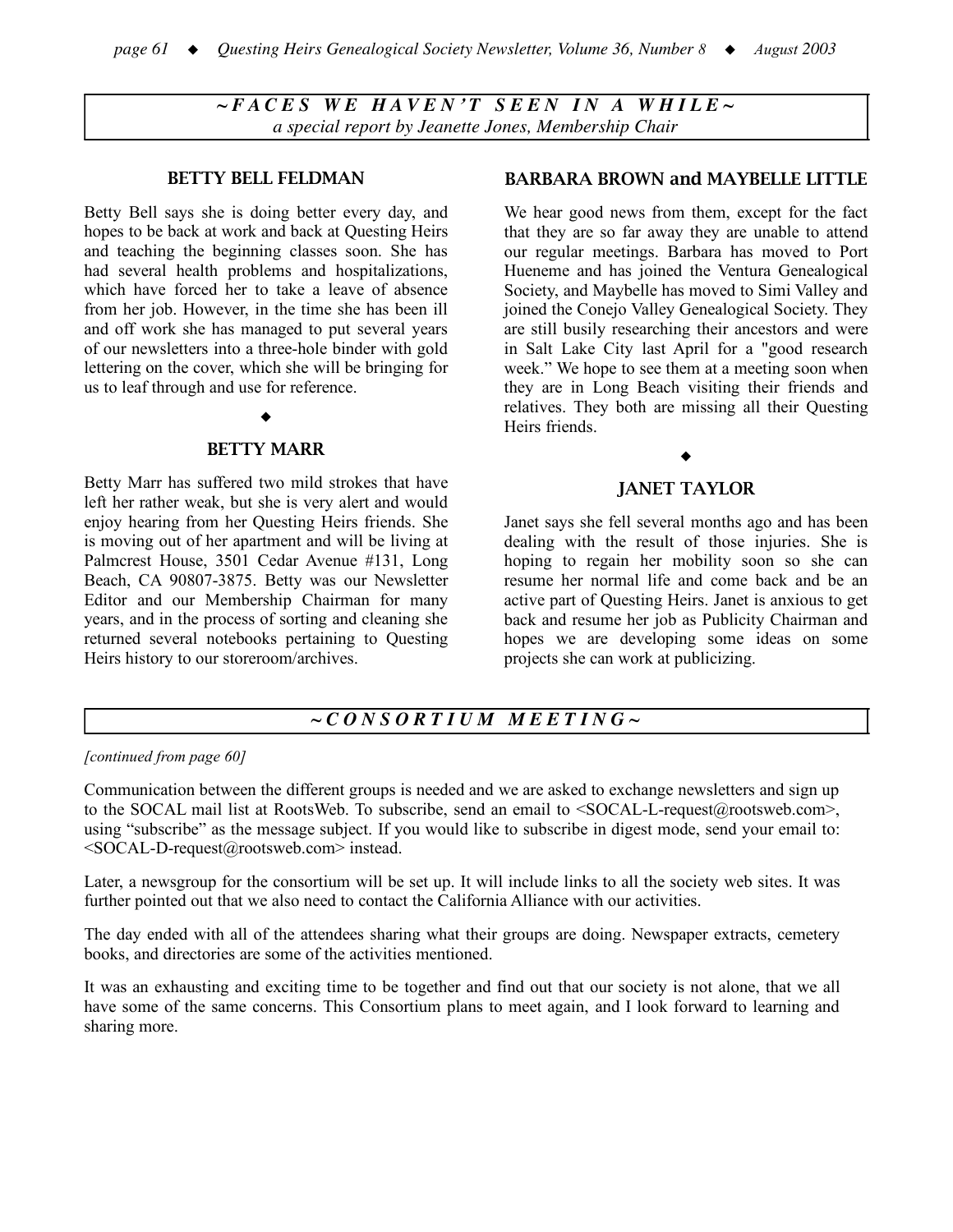## *~ O F I N T E R E S T ~*

## CHANGES IN AVAILABILITY OF LOS ANGELES COUNTY RECORDS

*From a press release issued June 26, 2003 by the Los Angeles County Registrar-Recorder/County Clerk's office. Full text of the press release may be found online at <http://www.lavote.net/general/press/jun26- 03.htm>.*

Registrar-Recorder/County Clerk (RR/CC), Conny McCormack, announced to Los Angeles County residents that, "Effective July 1, a major change will take place that will require applicants to provide proof of identity when requesting certified copies of birth and death certificates." The enactment of new legislation has significantly changed the process and specifies who can request certified copies of birth and death certificates. In the County of Los Angeles, the RR/CC processes approximately 500,000 such requests annually, including roughly 500 mail requests daily. The requests by mail will suffer the biggest impact since those requests must include a formal notarized statement of the requestor's identity and eligibility.

The California legislature identified the release of birth and death records as a vulnerable point in the rise in the occurrence of identity theft. The new legislation helps protect birth and death records from misuse by allowing only specific authorized individuals to receive a certified copy of a birth or death record. McCormack said that "while I fully support the intent of this legislation to deter the opportunity for identity fraud, I am concerned that the additional requirement for persons both in the area and out of state who need a copy of their birth certificate quickly for a passport, for example, will send in their requests without knowing they must now take the additional step of finding a notary to get a notarized statement to include with their requests prior to submittal. We anticipate having to mail back hundreds of such requests daily and a barrage of calls from frustrated customers who previously could order copies over the phone."

Under the new legislation, individuals are permitted to receive a certified copy, after having first submitted a statement sworn under penalty of perjury that the requestor is an authorized person. Authorized persons include:

♦The registrant or a parent or legal guardian of the registrant;

♦A party entitled to receive the record as a result of a court order, or an attorney or a licensed adoption agency seeking the birth record in order to comply with the requirements of Section 3140 or 7603 of the Family Code;

♦A member of a law enforcement agency or a representative of another governmental agency, as provided by law, who is conducting official business;

♦A child, grandparent, grandchild, sibling, spouse or domestic partner of the registrant;

♦An attorney representing the registrant or the registrant's estate, or any person or agency empowered by statute or appointed by a court to act on behalf of the registrant or the registrant's estate; and

♦Any funeral director that orders certified copies of a death certificate on behalf of any individual specified in paragraphs  $(1)$  to  $(5)$ , inclusive, of subdivision  $(a)$ of Section 7100 of the Health and Safety Code.

A certified copy of a birth record is required to obtain a driver's license, passport, social security card and other services related to an individual's identity. A certified copy of a death record may be required to obtain death benefits, claim insurance proceeds, notify social security and obtain other services related to an individual's identity. Individuals not permitted to receive certified copies may receive an informational copy with the words "Informational, not a valid document to establish identity" imprinted across the face of the copy. The RR/CC as the custodian of vital records has the responsibility on behalf of the citizens of Los Angeles County to safeguard the records from misuse.

Requirements of the new legislation are available on the department's automated phone system by calling the RR/CC at (562) 462-2137 or at the RR/CC website www.lavote.net. Applications to request certified copies and Certificate of Identity forms are also available on the RR/CC website.

#### ٠

Blessed are they who can laugh at themselves, for they shall never cease to be amused.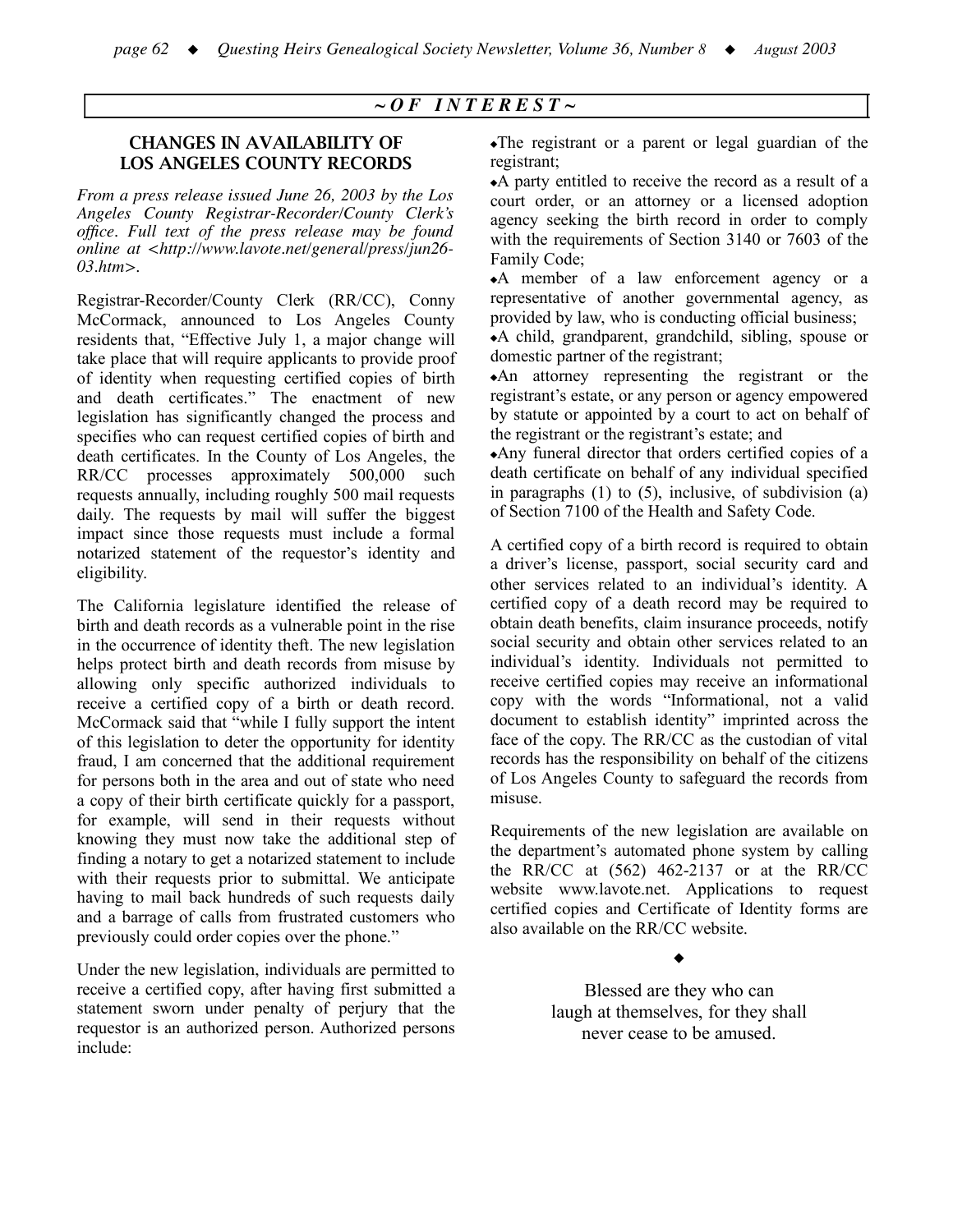## $\sim$  *ON THE*  $WEB \sim$

#### RICH AND FAMOUS

<http://www.rootdig.com/1930census/>

Nearly 100 1930 census images of the "rich and famous" including Lucille Ball, John Barrymore, Jack Benny, Irving Berlin, Marlon Brando, President Jimmy Carter, President Calvin Coolidge, Walter Cronkite, Katharine Hepburn, Martin Luther King Jr., Babe Ruth, Jackie Robinson, Carl Sandburg, Orville Wright.

*Previously published in Missing Links, Vol. 8, No. 21, 30 June 2003. See <http://www.petuniapress.com> for subscription information.*

#### ٠

#### RESEARCHBUZZ

#### <http://www.researchbuzz.com/>

With a tagline reading: "Obsessed with search engines, databases, and etc. since 1998," this site is full of articles on search engines and databases. Here is a sampling of recent news items:

♦State of Illinois Adds Global Search to its Genealogy Databases

♦Google News Now Offering Advanced Search

♦Florida Memory Adds WWI Service Cards

♦University of Texas Puts Gutenberg Bible Online

♦Canadian Genealogical Centre Offers 1915-1932 Canadian Naturalization Lists

You can browse their Archives for all their articles, and they offer a weekly newsletter by email, so you can keep up on the latest news. ResearchBuzz just might provide you with the database or research tool that could knock down that brick wall you keep bumping up against!

#### ٠

#### PROJECT GUTENBERG

<http://www.gutenberg.net/>

Not exactly related to genealogy, but a definite "must-visit," Project Gutenberg has the lofty goal of making 10,000 books available online for free. Founded by Michael Hart in 1971, they are rapidly approaching their  $9,000<sup>th</sup>$  book.

#### NEW JERSEY STATE ARCHIVES CATALOG ONLINE

<http://www.njarchives.org/links/catalog.html>

With over 200 brand new webpages, this expansion of the New Jersey State Archives site represents a milestone in terms of public access to the 27,000 cubic feet and 25,000 reels of historical and genealogical treasure held by the Archives. It is, in fact, comparable to the major collection management efforts associated with the relocation of the State Archives to its new facility in 2000.

The browseable catalog is accessible from the State Archives' main page at <http://www.njarchives.org>. You can link directly to the catalog page at <http://www.njarchives.org/links/catalog.html>.

From the catalog main page, select any number of pathways to find series-level listings relating to numerous topics, holdings for specific state agencies and counties, and so on. The listings also provide contact information and links for more recent records still held by the agency or by local government.

These 200+ pages provide the researching public with powerful new tools to enhance remote use of the State Archives collections and allow for considerable research planning in advance of a visit to Trenton. Moreover, the series-level catalog provides us with a framework onto which the Archives can, and will, soon link finding aids and guides, box- and reelcontents data, imaged collections, searchable databases (including key-word searching of the catalog), and so on.

*Reprinted with permission from the RootsWeb Association of Professional Genealogists mailing list <APG-L@rootsweb.com>.*

٠

A family is a unit composed not only of children, but of men, women, an occasional animal, and the common cold.

Ogden Nash